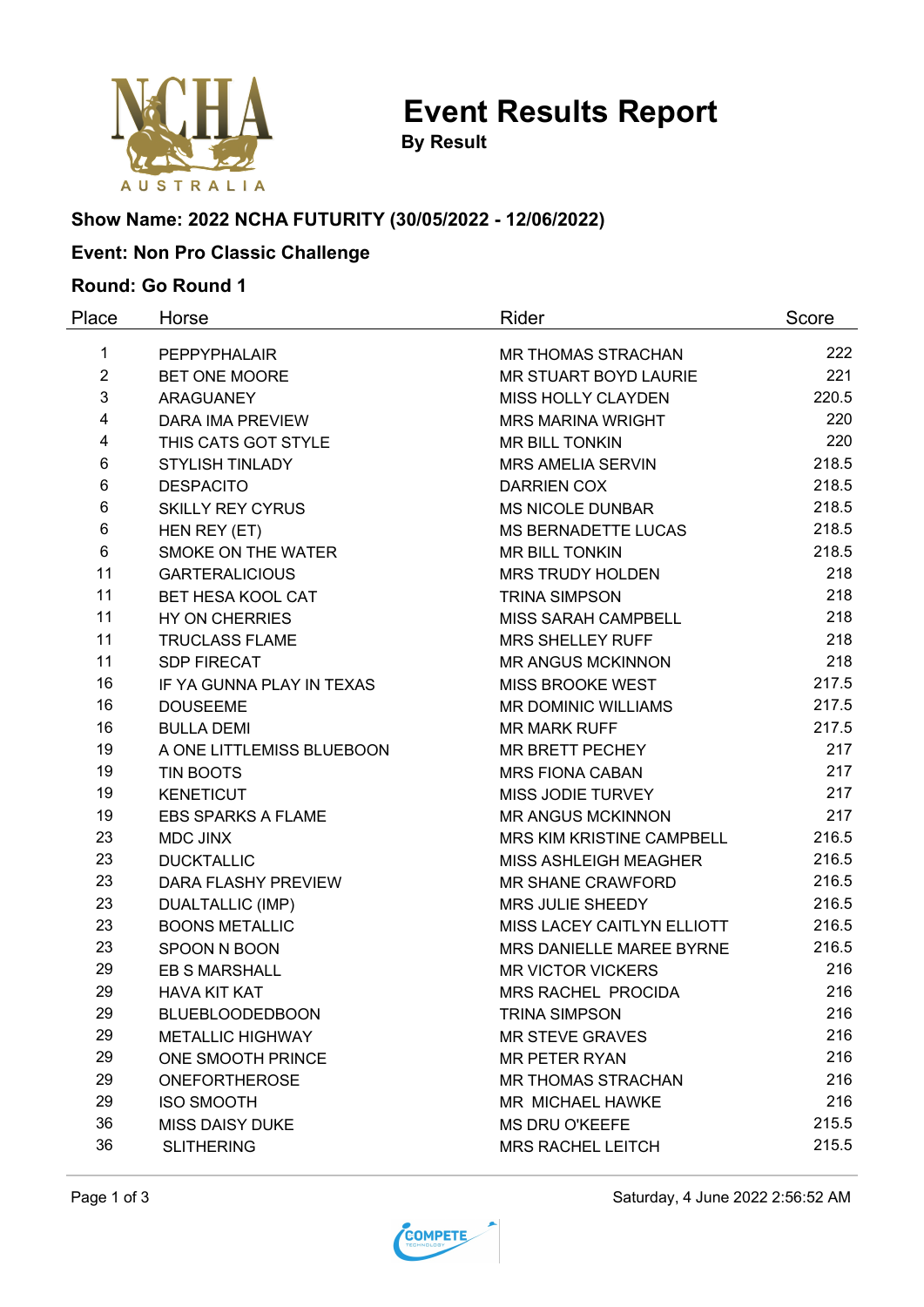

**By Result**

# **Show Name: 2022 NCHA FUTURITY (30/05/2022 - 12/06/2022)**

### **Event: Non Pro Classic Challenge**

#### **Round: Go Round 1**

| Place | Horse                          | Rider                       | Score |
|-------|--------------------------------|-----------------------------|-------|
| 38    | <b>ERIN YOUNG ANGUS</b>        | <b>MR SHANE CRAWFORD</b>    | 215   |
| 38    | ROCKIN THE BOONBOX             | <b>MRS AMELIA SERVIN</b>    | 215   |
| 38    | <b>CLASSY N HOTT</b>           | <b>MR WILLIAM TAPP</b>      | 215   |
| 38    | PLATINUM CD (ET)               | MR WAYNE DOUGLAS BROWN      | 215   |
| 42    | <b>SHES A KEEPER</b>           | <b>MISS DEMI BETTINI</b>    | 214.5 |
| 42    | <b>DRIVING MISS ROYAL</b>      | <b>MRS LEANNE MORAN</b>     | 214.5 |
| 44    | <b>SMOOTH REYS</b>             | <b>MR NEIL FLYNN</b>        | 214   |
| 44    | <b>TRAP QUEEN</b>              | MISS AILEE DONALDSON        | 214   |
| 46    | <b>DANCIN IN MEMPHIS</b>       | MISS MATILDA WOODWARD       | 213   |
| 47    | PLAYIN SMOOTH                  | <b>MR DEAN JONES</b>        | 212.5 |
| 48    | <b>BET SHES A GEM</b>          | MR ANTHONY O'LOUGHLIN       | 212   |
| 48    | ERIN COOL CAT                  | MR MICHAEL HAWKE            | 212   |
| 48    | DEE BAR ANGEL BLUE             | MR BRETT MICHAEL JOHNS      | 212   |
| 51    | <b>BLUEYS CD</b>               | <b>MR PETER RYAN</b>        | 211   |
| 51    | <b>MR FOUREX GOLD</b>          | <b>MR JAMIE BARTELS</b>     | 211   |
| 53    | <b>STYLISH ON TIME</b>         | <b>SAMANTHA STEPNELL</b>    | 210   |
| 53    | <b>HEZA HAT TRICK</b>          | <b>ROBYN CLARK</b>          | 210   |
| 53    | <b>CHISUMS MISS KITTY</b>      | MISS ASHLEIGH MEAGHER       | 210   |
| 56    | <b>SHORT REVIEW</b>            | <b>MRS RENEE RICHARDSON</b> | 209   |
| 56    | MUMMAS SNOWSTORM               | <b>MR TOM CAVANAGH</b>      | 209   |
| 56    | DARA KAYS LAST TEAR DROP       | MR DAVID DOOLAN             | 209   |
| 59    | CALINDA DRIVIN MIZ DAINTY (ET) | <b>MISS TORI RAFTON</b>     | 207   |
| 59    | SDP COCOA REY                  | <b>MR MICHAEL DUNBAR</b>    | 207   |
| 59    | <b>BC COLD STEEL</b>           | MR RAYMOND ERIC RANDLE      | 207   |
| 62    | <b>RETRO</b>                   | MR RON COLE                 | 204   |
| 63    | <b>CHANCES ROYAL HIGHNESS</b>  | Mrs KIMBERLY ROSE PATERSON  | 202   |
| 64    | <b>HELLS ROCKIN</b>            | MRS LYNDA MACCALLUM         | 201   |
| 64    | <b>BIT A SWEET HIGH</b>        | <b>MR DANIEL SHARPE</b>     | 201   |
| 66    | <b>TYRELL PARK IVY GIRL</b>    | MR BRIAN THOMAS ELLIOTT     | 198   |
| 66    | <b>REYVING LUNACAT</b>         | <b>MR MARK RUFF</b>         | 198   |
| 66    | EB S TURF                      | MISS JUSTINE HODGMAN        | 198   |
| 69    | <b>TORNADO ALLEY</b>           | <b>MRS AMELIA SERVIN</b>    | 196   |
| 69    | <b>WHISKEY HIGH</b>            | <b>MR MITCHELL FRAZER</b>   | 196   |
| 69    | <b>SMART LITTLE SUGAR</b>      | <b>MISS SHENNAE MAGUIRE</b> | 196   |
| 72    | <b>CHISUMS BOYD</b>            | MISS MIKAYLA O'HALLORAN     | 195   |
| 72    | THE SIXTH SENSE                | <b>MRS FLEUR PHILIP</b>     | 195   |
| 74    | YULGILBAR JACKAROO             | MR SCOTT CODEY              | 193   |